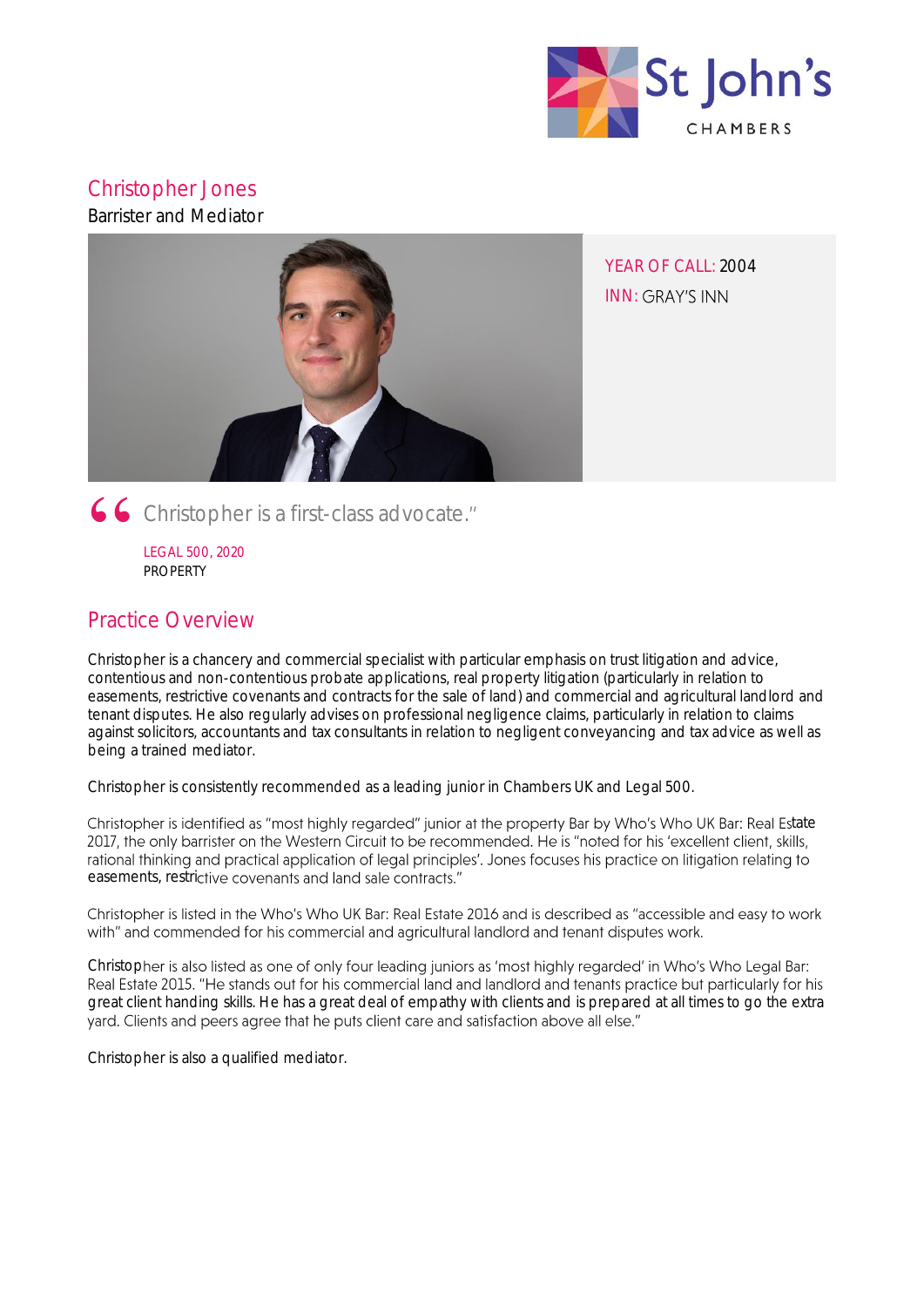

# Areas of Expertise

## Wills & Trusts

Christopher regularly advises in cases involving the division of assets between cohabitees, disputed wills and the administration of trusts and estates. In addition his practice includes disputes involving:

- Advising on trustees' powers and duties
- ▶ Construction and rectification of trusts
- Administration of estates and trusts
- $\blacktriangleright$  Applications to court for directions
- Applications to remove executors and trustees
- Post-death variations, disclaimers and appointments out of trusts
- Applications under the Variation of Trusts Act 1958
- Rectification and trustee mistake claims
- Beddoe Applications
- Advising on trusts of personal injuries damages
- $\blacktriangleright$  Trusts issues in matrimonial proceedings
- $\blacktriangleright$  Trusts in the commercial context
- Co-ownership and trusts of land
- ▶ Claims under Trusts of Land & Appointment of Trustees Act 1996
- ▶ Claims under the Inheritance (Provision for Family and Dependants) Act 1975
- $\blacktriangleright$  Validity of wills
- ▶ Construction and rectification of wills
- **EX Construction and rectification of deeds of** variation
- **Contentious probate**
- $\blacktriangleright$  IHT and CGT
- ▶ Court of Protection
- **E** Charities
- Reverter of Sites Act 1987
- **Proprietary estoppel**
- $\blacktriangleright$  Equitable claims
- **Professional negligence in all matters** related to trusts and estates

Christopher is a qualified mediator and can be instructed to mediate private client disputes.

## Agriculture & Rural Affairs

Christopher is a member of the Agricultural Law Association and has extensive expertise in a wide variety of agricultural issues.

- Acting for farmers / suppliers in connection with the sale and supply of seed and animal feed
- $\blacktriangleright$  Farm and agricultural land sales and purchases
- ▶ Options and overage agreements
- **Farm tenancies and agricultural holdings**
- **Trusts and succession disputes/planning**
- **Farming partnerships**
- **Profits a prendre including in particular fishing, shooting and grazing**
- ▶ Water and drainage rights
- $\blacktriangleright$  Public and private rights of way
- Boundary disputes

Christopher is a qualified mediator and can be instructed to mediate agricultural disputes.

## Commercial

Christopher acts for businesses in cases concerning all aspects of commercial and contract disputes, including sale of goods and services, restraint of trade, insolvency, partnership disputes and applications for interim relief. Recent examples of Christopher's work include:

- A claim for partner of a family farming partnership, seeking dissolution accounts and consequential orders.
- Advising in connection with a failed joint venture agreement.
- Acting for a company and its directors resisting a freezing order.
- Acting for a company served with a search order.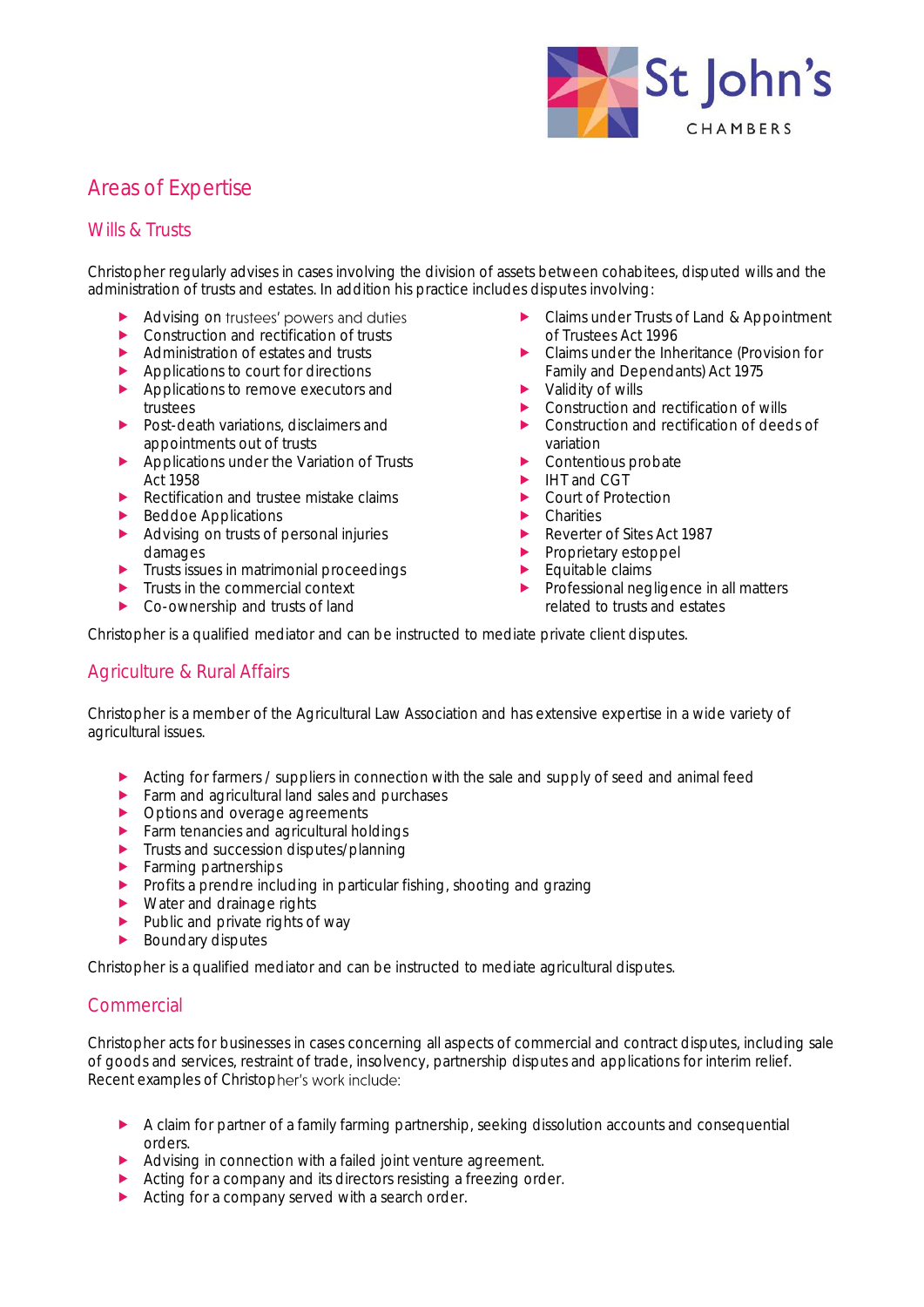

- A successful claim by the receiver of a partnership seeking substantial rent arrears under a commercial lease and defending a counterclaim alleging breach of a director's fiduciary duties in respect of the historic rent reviews and seeking compensation for tenant's improvements.
- A successful claim by a rapeseed oil cooperative for unpaid invoices and in the process defeating a counterclaim alleging that the winter rapeseed failed through inherent defect rendering it not fit for purpose as a winter hardy variety.
- Bray (t/a the Building Company) v Bishop & Anor [2009] EWCA Civ 768 Court of Appeal case dealing with the approach a court should adopt with regard to costs when the parties have compromised all other matters save for costs
- Hinch v Castlehouse Care Home (2013) acted for the vendors of a care home business where it was alleged that there had been misrepresentations and/or breaches of warranty in the sale of the shares, who sued for unpaid retention monies.
- $\triangleright$  Countrywide Farms PLC v Goldstone Eggs (2013) Christopher successfully represented a national feed supplier in defence to a claim for the supply of defective poultry feed.
- ▶ Grimes v Trustees of the Essex Farmers & Union Hunt [2017] EWCA Civ 361 appeal to the Court of Appeal regarding the correct approach to construing a clause within a lease

Christopher also acts for and advises partners in cases which include disputes over dissolution, accounts and breach of duty. Christopher has a particular expertise in acting for partners of farming partnerships, legal and accountancy firms. Recently Christopher has advised and represented a receiver and manager appointed to deal with the complex property holding and letting arrangements of a partnership where the partners gave vying accounts.

## Construction & Engineering

Christopher has experience in a variety of construction and engineering matters. He acts for both builders and property owners in disputes concerning either failure to pay or alleged defective work.

Examples of his experience include:

- ▶ Commercial property and residential developments
- ▶ Defective works and other contractual disputes
- $\blacktriangleright$  Surveyors negligence
- **Defective design**
- $\blacktriangleright$  Defective construction
- Mundic Block and pre-fabricated concrete construction in residential buildings

## Court of Protection

Christopher advises on and appears in cases involving the Mental Capacity Act 2005 and the property and affairs jurisdiction of the Court of Protection. He has a particular expertise in statutory will applications (in 2012 he appeared in Re JC; D v JC [2012] WTLR 1211), contested deputyship appointments and cases involving financial abuse of the vulnerable.

Christopher is regularly instructed on cases involving;

- Applications for statutory wills and gifts
- Allegations of financial abuse
- $\triangleright$  Deputyship disputes property and affairs and welfare deputies
- **LPAs and EPAs**
- Welfare/best interests decisions
- Deprivation of liberty issues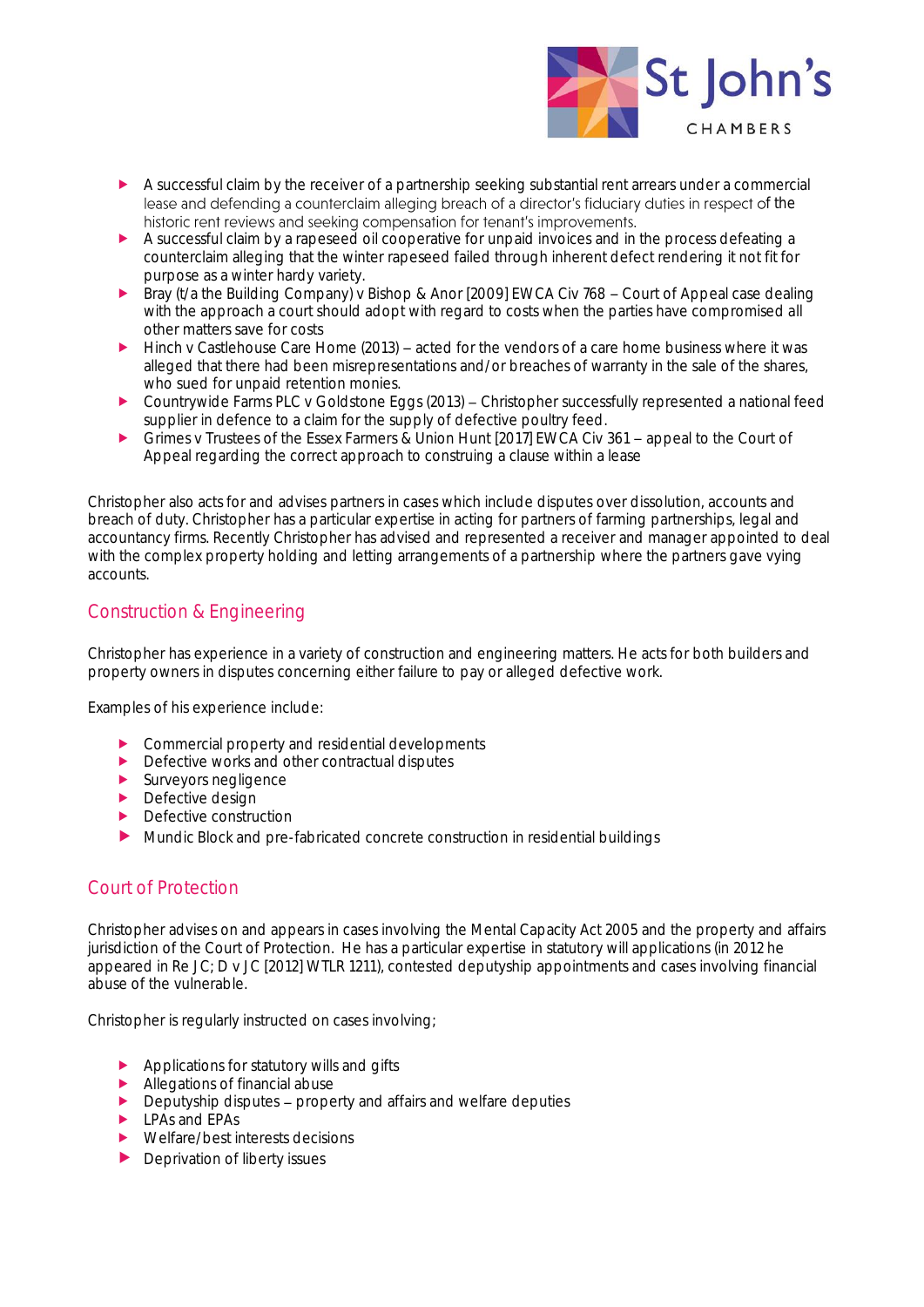

### **Mediation**

Christopher qualified as a mediator in January 2018. His background is predominantly in trust litigation and advice, contentious and non-contentious probate applications, real property litigation (particularly in relation to easements, restrictive covenants and contracts for the sale of land) and commercial and agricultural landlord and tenant disputes (and they are the fields in which he has most mediation experience), but Chris is happy to mediate in any field.

Christopher acts as an independent party in the dispute resolution process to facilitate open discussion and reach consensus between the parties, without the need to go to court with all the added expense and aggravation.

Christopher is noted for his excellent client skills, rational thinking and practical application of legal principles, which he brings to the mediation table.

## Professional Negligence

Christopher acts for businesses and individuals in claims concerning all aspects of professional negligence related to his areas of expertise. He has a particular interest in bringing and defending claims against solicitors (litigation, conveyancing, wills and tax planning), accountants and surveyors.

Recent examples of Christopher's work include:

- Defending a firm of solicitors for alleged negligence in connection with the purchase of a listed building.
- **Defending a firm of solicitors in connection with matters arising out of their drafting of a lifetime** settlement, and brining proceedings to rectify the same.
- Defending a firm of solicitors in connection with their drafting of a will.<br>
Suing a firm of accountants and a firm of solicitors for tax advice given i
- Suing a firm of accountants and a firm of solicitors for tax advice given in connection with the sale of a business.
- Suing a solicitors practice for preparing a will where the testator lacked testamentary capacity and had been diagnosed with dementia.
- Suing a solicitors practice for drafting a defective will.
- Suing a surveyor for a defective building survey.
- Suing a surveyor for failing to identify the presence of Japanese Knotweed during a building survey.
- Advising on a claim against a barrister in connection with pleadings drafted in a multimillion pound construction dispute.

Christopher is a qualified mediator, and accepts instructions to mediate professional negligence claims.

#### Real Estate

Christopher has extensive expertise in a wide variety of property issues.

- Real property
- Easements: rights of way, rights of support, rights to light and water rights
- Disputed ownership of land, adverse possession and boundary disputes
- $\blacktriangleright$  Mobile homes
- Restrictive covenants
- **Mortgages**
- Sale of land: disputed title, misrepresentation, conditional contracts, overage
- $\blacktriangleright$  Torts relating to land
- Proprietary estoppel
- $\blacktriangleright$  Equitable claims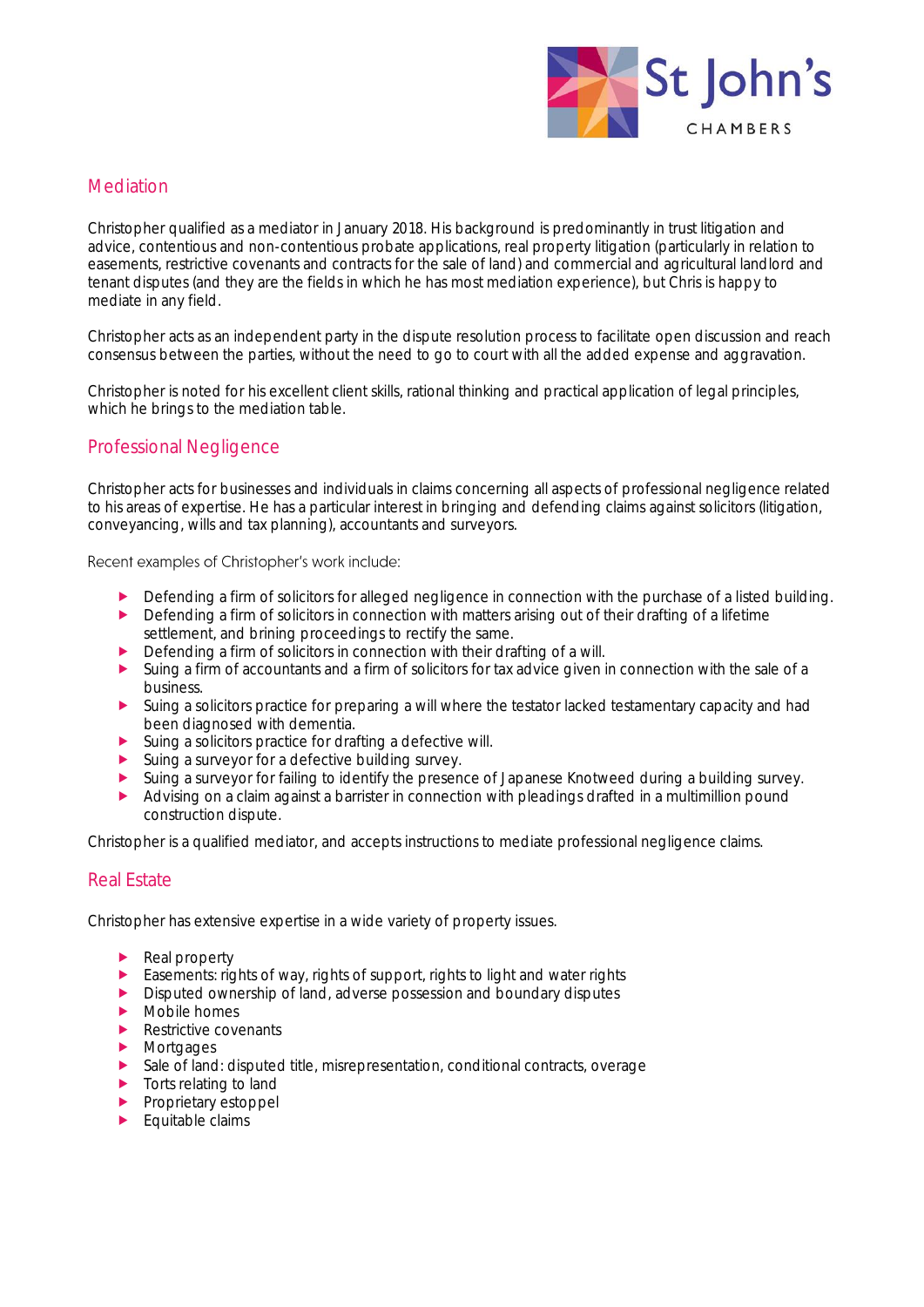

#### Landlord & Tenant

- Principally commercial and agricultural leases but also residential
- **Lease construction**
- $\blacktriangleright$  1954 Act renewals
- Rent reviews
- $\blacktriangleright$  Dilapidations claims
- **Breaches of covenant, particularly covenants against assignment**
- Service charge disputes: Christopher advises on and appears in matters before the Leasehold Valuation Tribunal.
- Leasehold enfranchisement

Christopher is a qualified mediator and can be instructed to mediate real estate disputes.

## Recent Cases

- ▶ Habberfield v Habberfield [2019] EWCA Civ. 890 Christopher was led by Leslie Blohm QC, appearing for Ms Habberfield on her mother's appeal to the Court of Appeal to challenge the result. The Court of Appeal dismissed the appeal, and gave guidance in respect of similar claims.
- Miller v Miller [2018] EWHC 1926 (Ch) Christopher advised and represented the successful Claimants in their application for orders in the construction and rectification of a lifetime settlement. Conflicting provisions within the trust instrument provided that where a gift of the fund failed it should revert to the settlors, but another provision excluded the settlors from benefitting under the settlement. The Court adopted the test in Marley v Rawlings 2014 UKSC 2, and confirmed that the test for the proper construction of trusts is the same test as is applied to wills.
- Grimes v The Trustees of the Essex Farmers & Union Hunt [2017] EWCA Civ 361 The Court of Appeal held that a notice to quit was not properly served and so did not determine a farm business tenancy under the Agricultural Tenancies Act 1995.
- Bradley v Heslin [2014] EWHC 3267; All ER (D) 185 (Oct) instructed by Portland Legal Services to act on behalf of the Defendants, in a three-day trial before Mr Justice Norris sitting in the Chancery Division in Liverpool.
- United Oilseeds v North (2014) a successful claim by a rapeseed oil cooperative for unpaid invoices and in the process defeating a counterclaim alleging that the winter rapeseed failed through inherent defect rendering it not fit for purpose as a winter hardy variety, involving expert agronomist evidence.
- Oatley & Ors v Oatley & Powney, LTL 15/4/2014, AC9401521 Ch D Asplin J a three day trial before Mrs Justice Asplin defending the trustees' application to rectify a lifetime settlement of shares in a farming business (2014).
- ▶ James & The Co-Operative Trust Corporation v Owen, James & James represented the claimants in a trial before Mr Justice Morgan, sitting in the Chancery Division in Cardiff. The claimants sought orders for the construction of the trusts set up by the deceased's will, and for directions in the future administration of the estate.
- Hopkins v Bowden, (ChD, Cardiff) acting for the claimant who sought declarations and injunctive relief in connection with a right of way to a farm, which he purchased at auction (2013); proceedings settled successfully at trial.
- Countrywide Farms PLC v Goldstone Eggs (2013) successfully representing a national feed supplier in defence to a claim for the supply of defective poultry feed.
- Wolfe v Davies, (ChD, Cardiff) acting for the defendant in connection with disputed fishing rights over her farm, through which ran the River Towy; proceedings settled (2013).
- Re JC; D v JC [2012] WTLR 1211, (2012) MHLO 35 (COP)  $-$  a statutory will application by JC's daughter D, who had been conceived following a post-marital rape of JC's ex-wife and adopted by other parents very shortly after her birth, and who had never met or had any contact with JC; she sought a statutory will giving her an equal share JC's £3.5m estate alongside his other children.
- McCullough v Armstrong [2011] EWHC 67 (Ch) an appeal to the High Court from the Adjudicator to Land Registry of an application for rectification of the registered title for the removal of a reference to a right of way, based upon the interpretation of the conveyancing history of several properties.
- Bray (t/a the Building Company) v Bishop & Anor [2009] EWCA Civ 768 (19 June 2009) a Court of Appeal case concerning the court's approach where the parties have settled all issues save for costs.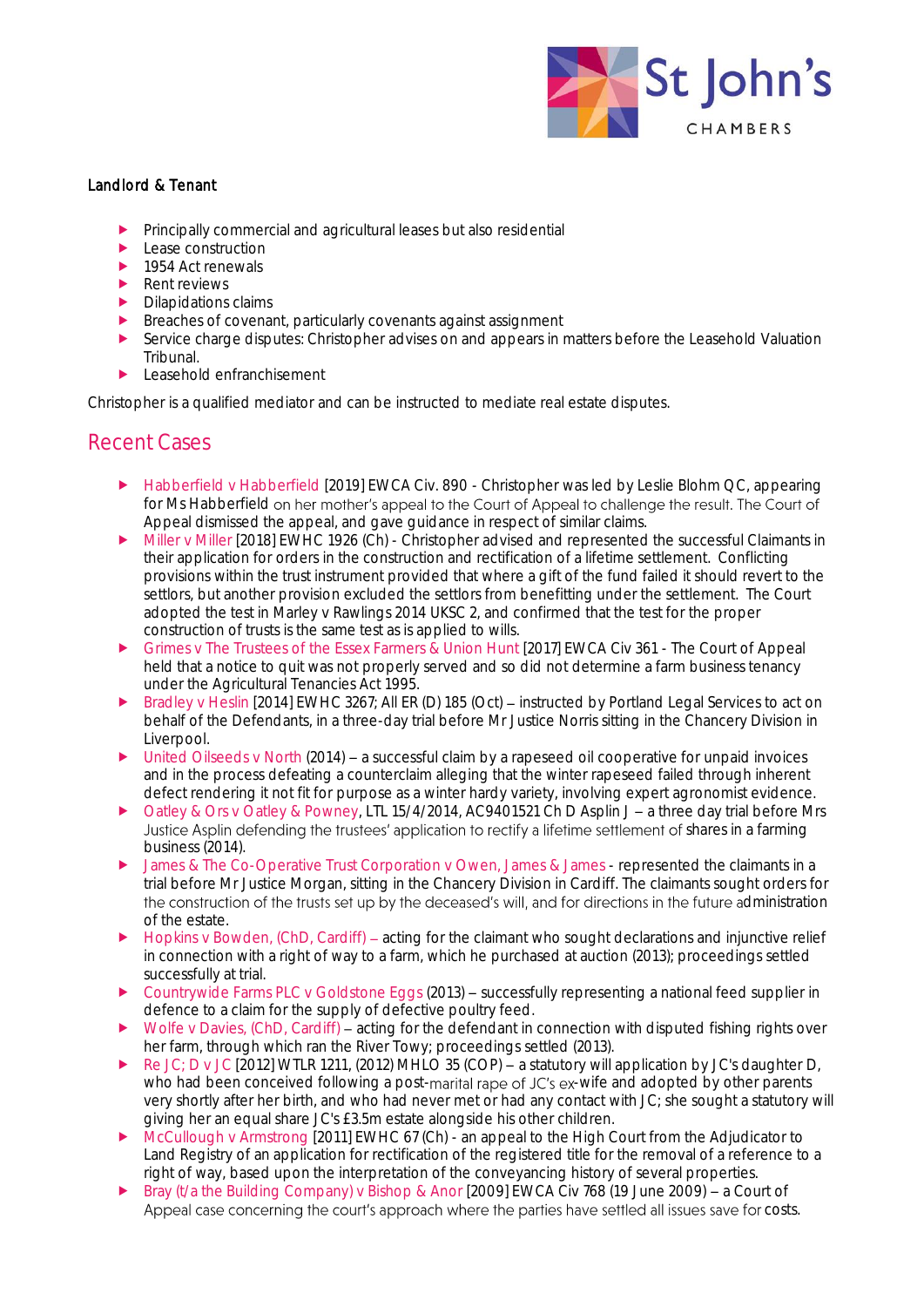

## Recommendations

Christopher is identified as "most highly regarded" junior at the property Bar by Who's Who UK Bar: Real Estate 2017, the only barrister on the Western Circuit to be recommended. He is "noted for his 'excellent client, skills, rational thinking and practical application of legal principles'. Jones focuses his practice on litigation relating to easements, restrictive covenants and land sale contracts."

Christopher is listed in the Who's Who UK Bar: Real Estate 2016 and is described as "accessible and easy to work with" and commended for his commercial and agricultural landlord and tenant disputes work."

Christopher is also listed as one of only four leading juniors as 'most highly regarded' in Who's Who Legal Bar: Real Estate 2015. "He stands out for his commercial land and landlord and tenants practice but particularly for his great client handing skills. He has a great deal of empathy with clients and is prepared at all times to go the extra yard. Clients and peers agree that he puts client care and satisfaction above all else."

"Strong junior who handles property-related matters within his broader chancery practice 'Very good legally and practically.' 'Very enthusiastic and good with clients.' " CHAMBERS UK , 2020 REAL ESTATE LITIGATION

"Trust litigation and advice specialist. 'He is very measured - he doesn't go over the top but presents his case very well and makes decent submissions.' 'He has got an excellent way of dealing with clients and is also very good on his feet.'"

#### CHAMBERS UK , 2020 **CHANCERY**

"Strona iunior who handles property-related matters within his broader chancery practice. 'Approachable, personable and easy to deal with. He offers attention to detail and delves into the issues. His advice is practical and workable<sup>'"</sup>

#### CHAMBERS UK, 2019 REAL ESTATE LITIGATION

"Chancery practitioner with experience of contentious agricultural landlord and tenant matters. He has expertise of real property and trust litigation, as well as probate work. clear and practical advice. He did an excellent job at drafting pleadings in a complex contractual farming dispute."

#### CHAMBERS UK, 2019 AGRICULTURAL & RURAL AFFAIRS

"He always supplies solid commercial advice." LEGAL 500, 2018 COMMERCIAL, BANKING, INSOLVENCY AND CHANCERY LAW

"He has a strong court presence and holds his ground well." LEGAL 500, 2018 PROPERTY

## Professional Memberships

- **Chancery Bar Association**
- ▶ The Society of Trust and Estates Practitioners (STEP)
- Association of Contentious Trust And Probate Specialists (ACTAPS)
- **Agricultural Law Association**